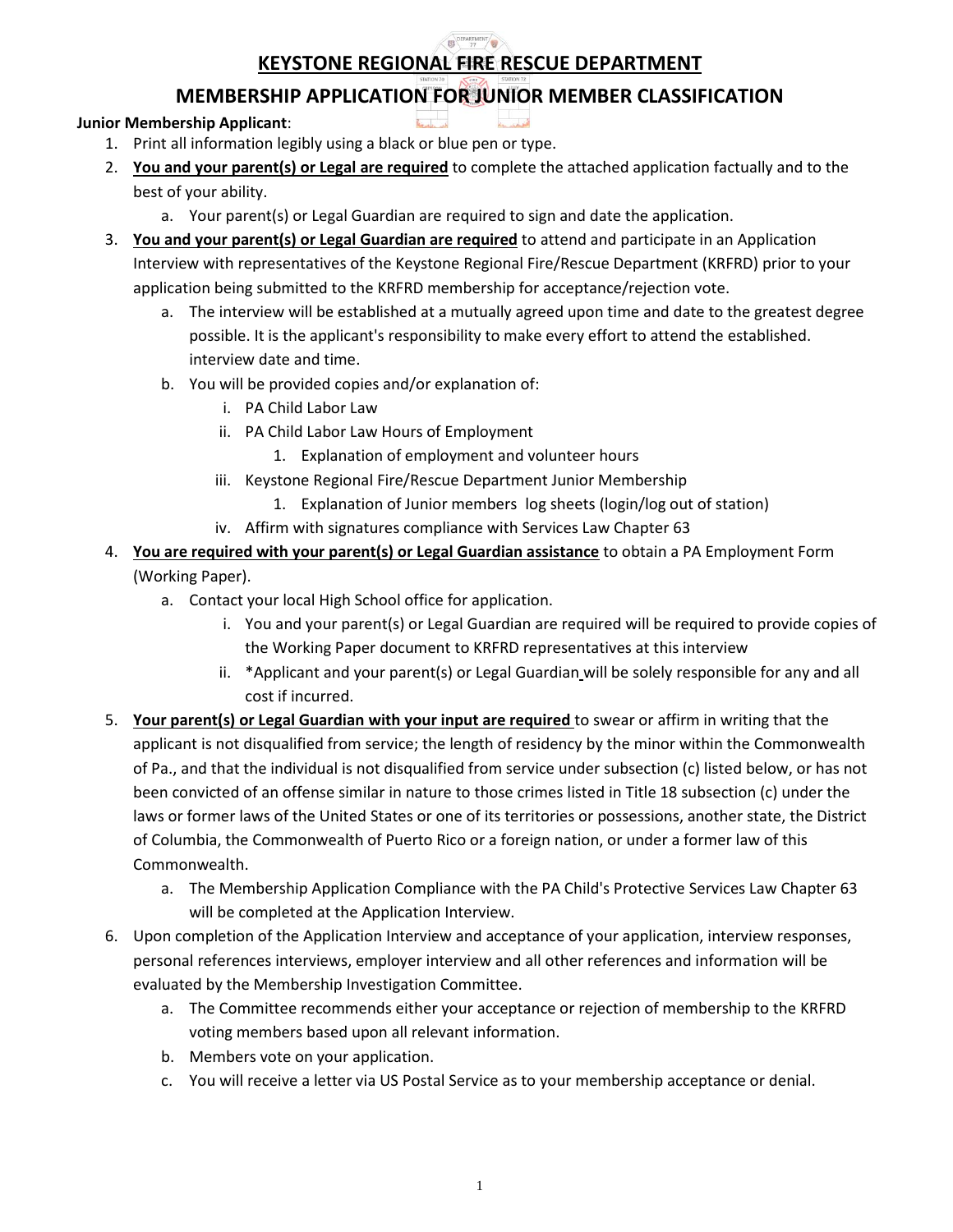### DEPARTMENT **KEYSTONE REGIONAL FIRE RESCUE DEPARTMENT**

**MEMBERSHIP APPLICATION FOR JUNIOR MEMBER CLASSIFICATION**

## **JUNIOR MEMBER**

- 7. Your parent(s) or Legal Guardian **with your input are required,** if accepted as a KRFRD Junior member:
	- a. Pay \$1.00 KRFRD membership fee and \$2.00 annual KRFRD dues
	- b. If required, complete a physical examination and/or a drug and alcohol screening within 30 days of the date membership acceptance.
		- i. A physical examination by a licensed physician at a site designated by the KRFRD
			- 1. If the PA Employment form (Working Paper) has been completed, the KRFRD will accept the knowledge that a physical examination record is on file at the High School, and no additional physical examination is required.
			- 2. The Keystone Regional Fire/Rescue Department will fully pay for:
				- a. A drug/alcohol test by a licensed physician/agent at a site designated by the KRFRD
				- b. The drug/alcohol screening must validate zero levels for drugs/and alcohol
	- c. The KRFRD reserves the right to solicit clarification of results with physician and/or drug and alcohol testing physician or agent.

Upon completion of the application, you may deliver in person to the KRFRD or send via US Postal Service to:

**KEYSTONE REGIONAL FIRE RESCUE DEPARTMENT MAIN OFFICE ATTENTION: SECRETARY P.O. BOX 12 CRESSON, PA 16630**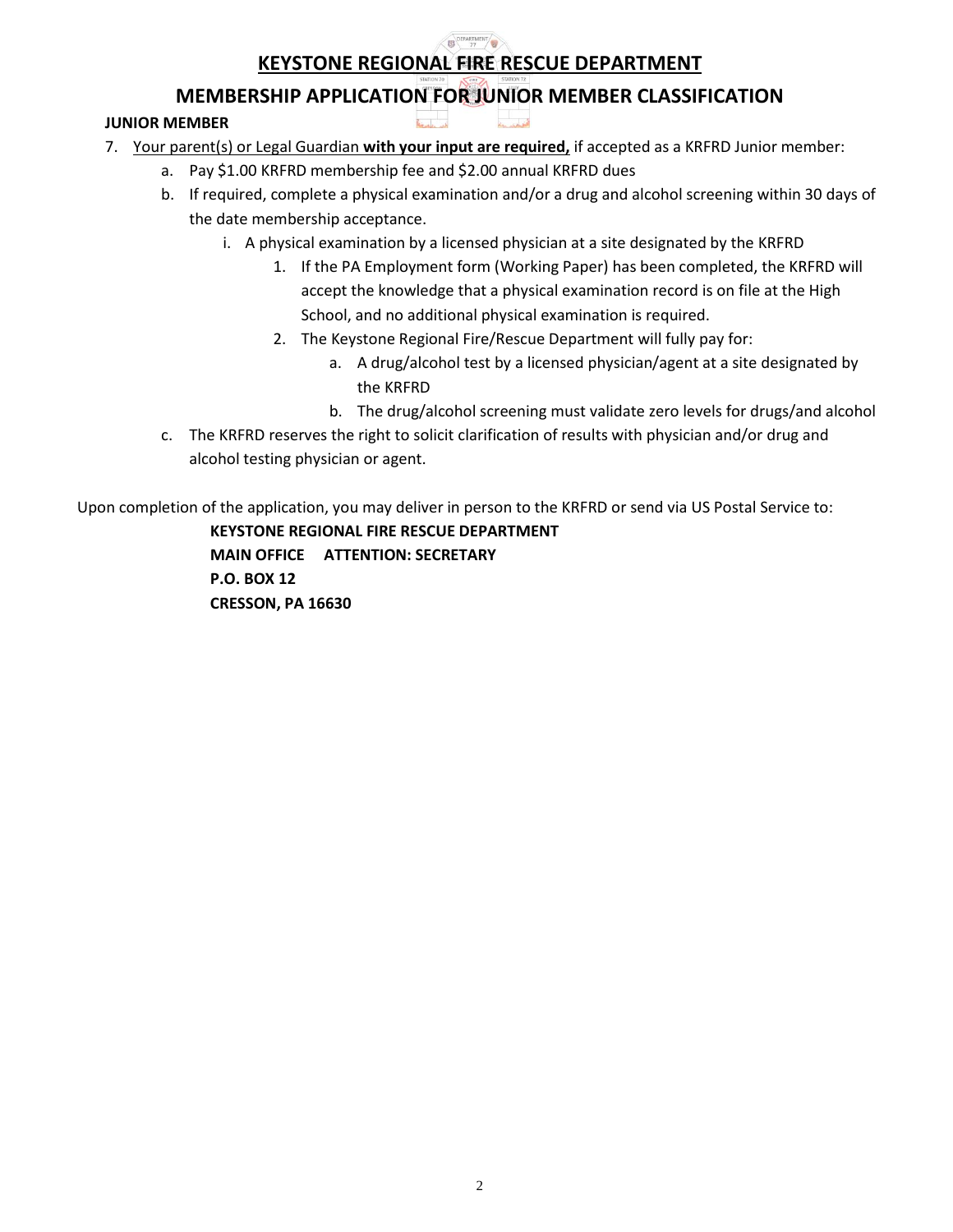#### **DEPARTMENT KEYSTONE REGIONAL FIRE RESCUE DEPARTMENT**

**MEMBERSHIP APPLICATION FOR JUNIOR MEMBER CLASSIFICATION**

| Print on ink or type information                                                                                |        |                |
|-----------------------------------------------------------------------------------------------------------------|--------|----------------|
|                                                                                                                 |        |                |
|                                                                                                                 |        |                |
| Last                                                                                                            | First, | Middle initial |
|                                                                                                                 |        |                |
|                                                                                                                 |        |                |
| Phone Number: (______) ___________________________Cellular Number: (______) ________________________            |        |                |
|                                                                                                                 |        |                |
| Driver's License: No   Yes   State ______________ Operator # ___________________                                |        |                |
|                                                                                                                 |        |                |
| <b>CLASSIFICATION OF MEMBERSHIP</b> applying for (Check one):                                                   |        |                |
| UUNIOR FIREFIGHTER CONTRIBUTORY JUNIOR MEMBER (non-firefighting)                                                |        |                |
| <b>EMPLOYMENT</b>                                                                                               |        |                |
| Currently employed? Yes $\Box$ No $\Box$ If Yes, may the KRFRD contact your employer? Yes $\Box$ No $\Box$      |        |                |
|                                                                                                                 |        |                |
|                                                                                                                 |        |                |
|                                                                                                                 |        |                |
| <b>REFERENCES:</b> List non-family members only                                                                 |        |                |
|                                                                                                                 |        |                |
|                                                                                                                 |        |                |
|                                                                                                                 |        |                |
| <b>FIREFIGHTING EXPERIENCE</b><br>Do you have any previous firefighting training/experience? Yes□ No            |        |                |
| If Yes, describe experience and provide a copy of all certificates/degrees:                                     |        |                |
|                                                                                                                 |        |                |
|                                                                                                                 |        |                |
| <b>PHYSICAL FITNESS:</b>                                                                                        |        |                |
| Can you lift or move heavy objects (greater than 25 pounds) without assistance or pain? Yes $\vert$ No          |        |                |
| PHYSICAL EXAMINATION                                                                                            |        |                |
| A physical examination performed by a licensed physician is required as part of the PA Employment from (Working |        |                |
| Paper), which you are required to obtain per the Child Labor Law.                                               |        |                |
| <b>DRUG/ALCOHOL TEST</b>                                                                                        |        |                |
| * Drug/alcohol screening paid for at a site designated by the Keystone Regional Fire/Rescue Department          |        |                |
| A drug/alcohol test, performed by a licensed physician/agent, is may be required for Junior Membership.         |        |                |

Do you/parents or legal guardian agree to a drug/alcohol test at our expense and accept the results? Yes**\_\_** No